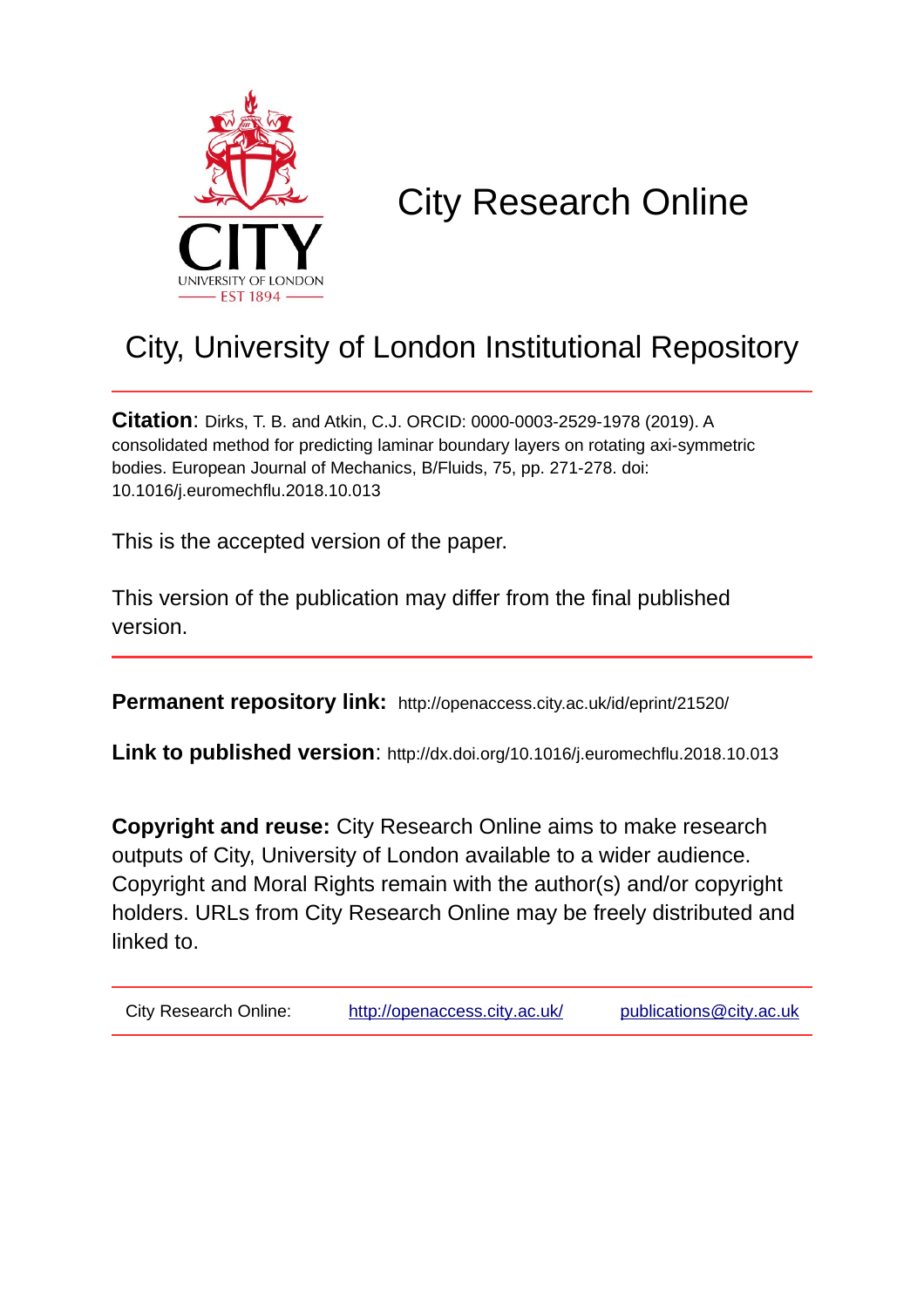## A consolidated method for predicting laminar boundary layers on rotating axi-symmetric bodies

Tobias Backer Dirks<sup>1</sup> and Chris Atkin<sup>1</sup>

<sup>1</sup>School of Mathematics, Computer Science & Engineering; City, University of London, 10 Northampton Square, London EC1V 0HB, UK

September 2018

#### Abstract

The boundary layer equations for axi-symmetric laminar flow are transformed in a manner which can be applied to rotating bodies in both still and axial flow. Terms pertaining specifically to quiescent or axial flow are clearly identified by the approach. The transformed equations are shown to deliver the same velocity profiles as a number of case-specific formulations presented in the literature, albeit with one or two exceptions, while being substantially simpler in formulation.

## 1 Introduction

Three dimensional boundary layers on rotating axi-symmetric bodies have long been the subject of much interest due to their similarity to the three dimensional boundary layers generated by flow over a swept wing. The seminal work of von Kármán (1921) looked at the boundary layer generated by a rotating disk in still air. His work was continued by Cochran (1934), who provided the first numerical results, and were later improved on by Benton (1966). A more general form of a rotating body of revolution was investigated by Schlichting (1953). In this he used a shape parameter K, analogous to the  $\lambda$  of the Pohlhausen method of boundary layer approximation, to try to generate solutions for a general axisymmetric body. Schlichting's method is limited to cases with an imposed axial flow. Malik and Spall (1991) present the compressible boundary layer equations for an axi-symmetric body in an imposed axial flow making use of the Mangler-Levy-Lees transformation, in a similar fashion as in the present paper. However, their formulation is also limited to cases with an axial flow and rotation is not considered. Others have carried out analysis on well defined shapes using shape specific formulations of the governing equations. For example, Wu (1959) and Tien (1960) extended the case of a rotating disk to that of an axi-symmetric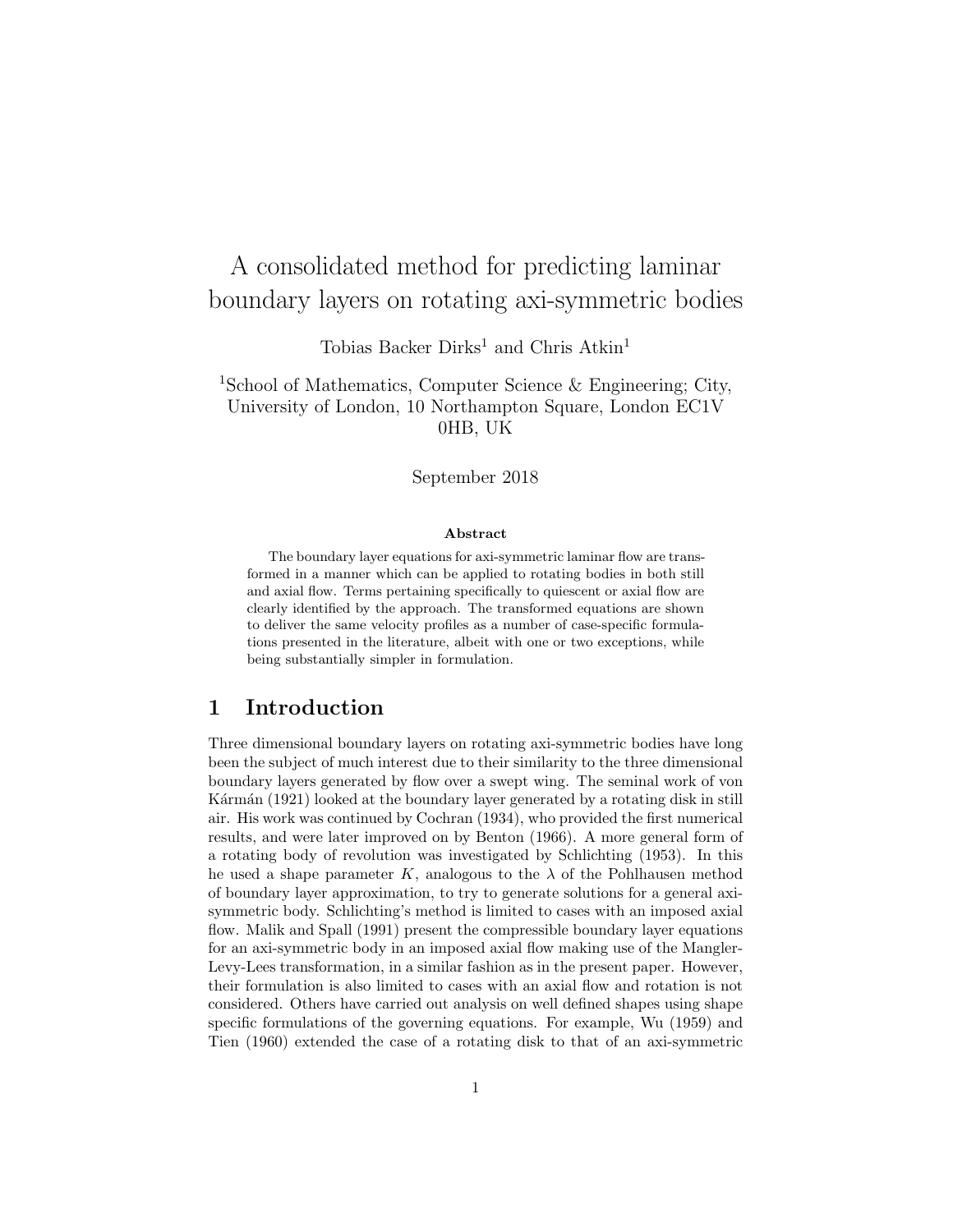

Figure 1: Sketch of the co-ordinate system for generalised body of revolution.

rotating cone in still air. The case of a rotating cone in an imposed axial flow was worked on by Koh and Price (1967), who made use of the similarity transforms of Mangler (1945). The boundary layer generated by a rotating sphere in still air was first investigated theoretically by Howarth (1951), and then Banks (1965) used a series solution method suggested by the former to generate boundary layer profiles. Following this, Manohar (1967) and Banks (1976) used more accurate finite difference techniques to resolve better the boundary layer of the rotating sphere. For the case of a rotating sphere in an imposed axial flow, El-Shaarawi et al. (1985) generated the first profiles based on the equations of Schlichting (1953).Finally, the work by Howarth (1951) on a rotating sphere in still air was extended by Fadnis (1954) to include prolate and oblate spheroids of different eccentricities using a series solution. Samad and Garrett (2010, 2014) then produced results from both series solution and finite difference techniques.

In more recent years interest has shifted towards the stability and transition of the boundary layers on rotating axi-symmetric bodies. The role of an absolute instability in the transitional boundary layer has been investigated for a rotating disk (Lingwood, 1995), a rotating cone in still air (Garrett, 2002; Garrett et al., 2009), a rotating cone in an axial flow (Garrett, 2002; Garrett and Peake, 2007; Garrett et al., 2010; Hussain, 2010), a rotating sphere in still air (Garrett, 2002; Garrett and Peake, 2002), a rotating sphere in an axial flow (Garrett, 2002; Garrett and Peake, 2004) and for prolate & oblate spheroids (Samad and Garrett, 2014). Accurate boundary layer profiles are a prerequisite for such stability analyses. Given the variety of manipulations to be found in the literature, the present work looks to formulate a consolidated set of transformations for the boundary layer equations on a general rotating body of revolution both in still air and in an axial flow, and to validate numerical solutions of these equations for a range of shapes and flow conditions.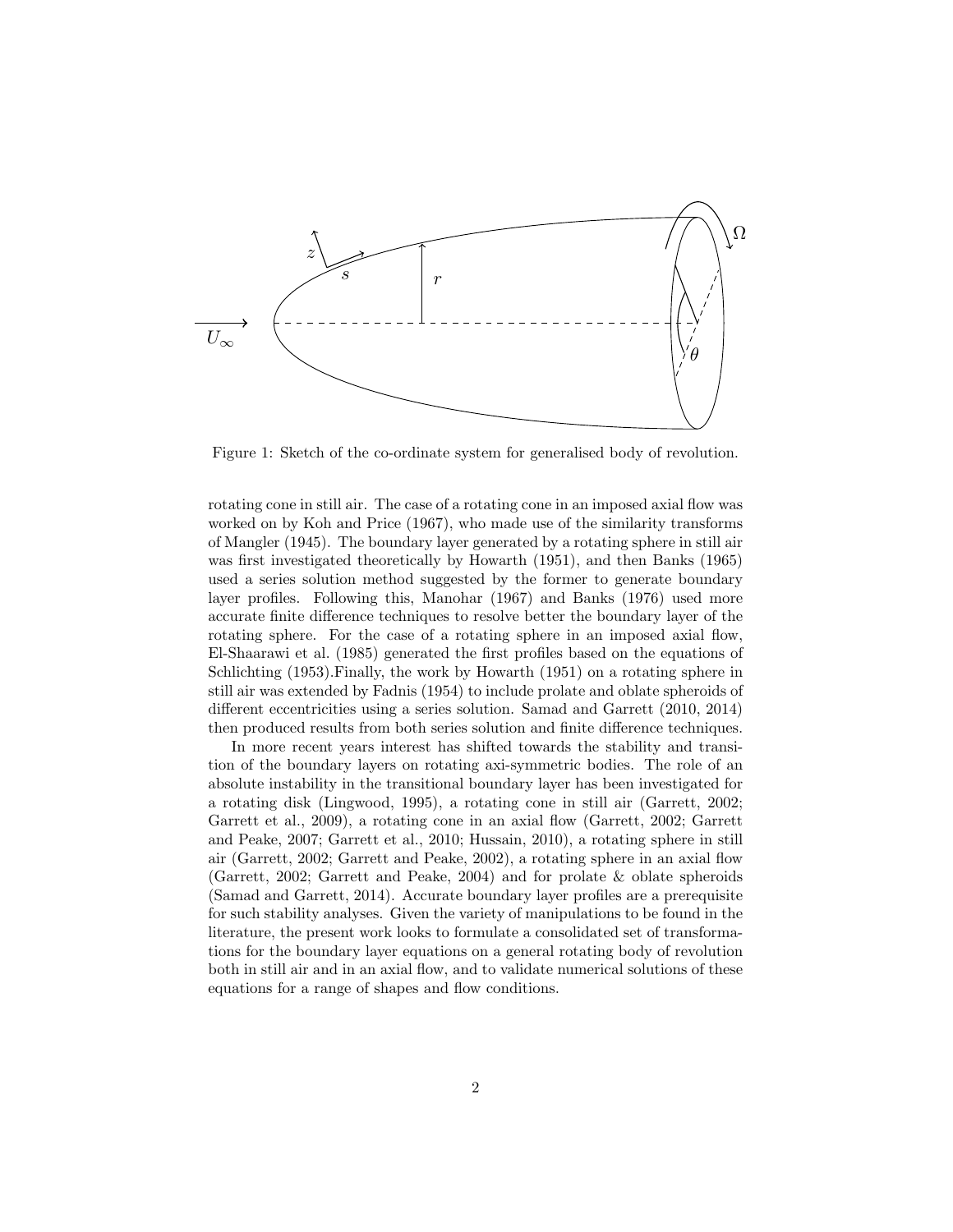## 2 Mathematical formulation

The governing equations  $(1a-c)$  were derived by Mangler  $(1945)$  for a rotationally symmetric flow past a body of revolution in a spherical co-ordinate system. u, v, w are velocity components in the directions of increasing s,  $\theta$  and z as shown in figure 1.

$$
\frac{\partial}{\partial s}(ru) + \frac{\partial}{\partial z}(rw) = 0, \tag{1a}
$$

$$
u\frac{\partial u}{\partial s} + w\frac{\partial u}{\partial z} - \frac{v^2}{r}\frac{\partial r}{\partial s} = u_e\frac{\partial u_e}{\partial s} + \nu\frac{\partial^2 u}{\partial z^2},\tag{1b}
$$

$$
u\frac{\partial v}{\partial s} + w\frac{\partial v}{\partial z} + \frac{uv}{r}\frac{\partial r}{\partial s} = \nu \frac{\partial^2 v}{\partial z^2}
$$
 (1c)

In a fixed frame of reference these are subject to the boundary conditions

$$
u = v - r\Omega = w = 0 \qquad \qquad \text{at} \quad z = 0 \tag{2a}
$$

$$
\begin{cases}\n u - u_e = v = 0, & u_{\infty} \neq 0 \quad \text{as} \quad z \to \infty \\
 u = v = 0, & u_{\infty} = 0\n\end{cases}
$$
\n(2b)

We define a two-component stream function

$$
u = -\frac{1}{r}\frac{\partial\psi}{\partial z}, \quad v = -\frac{1}{r}\frac{\partial\phi}{\partial z}, \quad w = -\frac{1}{r}\frac{\partial\psi}{\partial s}, \tag{3a-c}
$$

which satisfies the continuity equation (1a) and which allows a consistent treatment of the azimuthal velocity component v. We then define  $\psi$  and  $\phi$  as functions of dimensionless stream functions  $f$  and  $g$ ,

$$
\psi = ru^* L_{\xi} f(\xi, \eta), \qquad \phi = r^2 \Omega L_{\xi} g(\xi, \eta), \tag{4a, b}
$$

where  $L_{\xi}$  is a viscous length scale and  $u^*$  is a switchable velocity scale of the form

$$
u^* = \begin{cases} u_e, & u_\infty \neq 0 \\ r\Omega, & u_\infty = 0. \end{cases} \tag{5}
$$

Using a variation of the Mangler-Levy-Lees transformation, a right-handed co-ordinate system is defined in which

$$
\eta = \frac{z}{L_{\xi}}, \qquad L_{\xi} = \frac{\sqrt{2\xi}}{u^*}, \tag{6a, b}
$$

$$
\xi = \int \xi_s ds, \qquad \xi_s = \nu u^*, \qquad (6c, d)
$$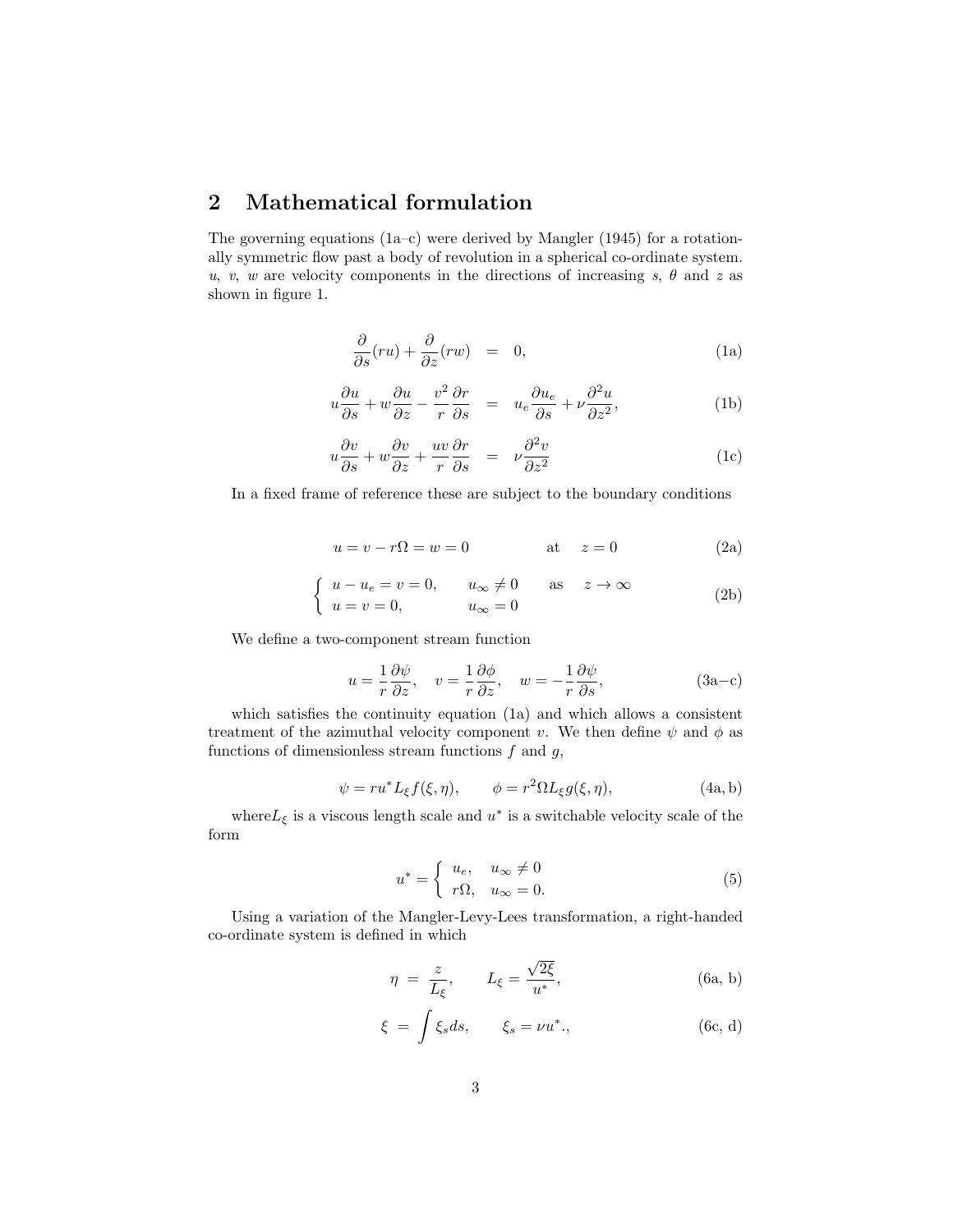Substituting these transformations into equations (3a–c) yields

$$
u = u^* f', \qquad v = r \Omega g', \tag{7a, b}
$$

$$
w = -\frac{u^*\nu}{\sqrt{2\xi}} \left[ (\alpha + 1)f - \eta(1 - \gamma)f' + 2\xi \frac{\partial f}{\partial \xi} \right],
$$
 (7c)

where a prime denotes differentiation with respect to  $\eta$ . Inserting (7a–c) in to the governing equations (1a–c) ultimately yields

$$
f''' + (\alpha + 1)ff'' + \alpha \zeta g'^2 - \gamma f'^2 + \beta
$$
  
=  $2\xi \left[ \frac{\partial f'}{\partial \xi} f' - \frac{\partial f}{\partial \xi} f'' \right],$  (8a)  

$$
g''' + (\alpha + 1)fg'' - 2\alpha f'g'
$$

$$
= 2\xi \left[ \frac{\partial g'}{\partial \xi} f' - \frac{\partial f}{\partial \xi} g'' \right].
$$
 (8b)

where the coefficients are

$$
\alpha = \frac{2\xi}{r} \frac{\partial r}{\partial \xi}, \qquad \beta = \frac{2\xi u_e}{u^{*2}} \frac{\partial u_e}{\partial \xi}, \tag{9a, b}
$$

$$
\gamma = \frac{2\xi}{u^*} \frac{\partial u^*}{\partial \xi}, \qquad \zeta = \left(\frac{r\Omega}{u^*}\right)^2.
$$
 (9c, d)

The coefficient  $\alpha$  relates to the shape of the body,  $\beta$  encompasses the streamwise slip velocity distribution ( $\beta = 0$  in still air), while  $\zeta$  is the square of the ratio of rotational velocity to streamwise velocity ( $\zeta = 1$  in still air). Finally,  $\gamma$ is the term that allows us to switch the equations between their still and axial flow forms,

$$
\gamma = \begin{cases} \beta, & u_{\infty} \neq 0 \\ \alpha, & u_{\infty} = 0. \end{cases}
$$
 (10)

Equations (8a,b) are subject to the following non-dimensional boundary conditions

$$
f = f' = g = g' - 1 = 0 \qquad \text{at} \quad \eta = 0 \tag{11a}
$$

$$
\begin{cases}\nf'-1=g'=0, & u_{\infty}\neq 0 \text{ as } \eta \to \infty \\
f'=g'=0, & u_{\infty}=0\n\end{cases}
$$
\n(11b)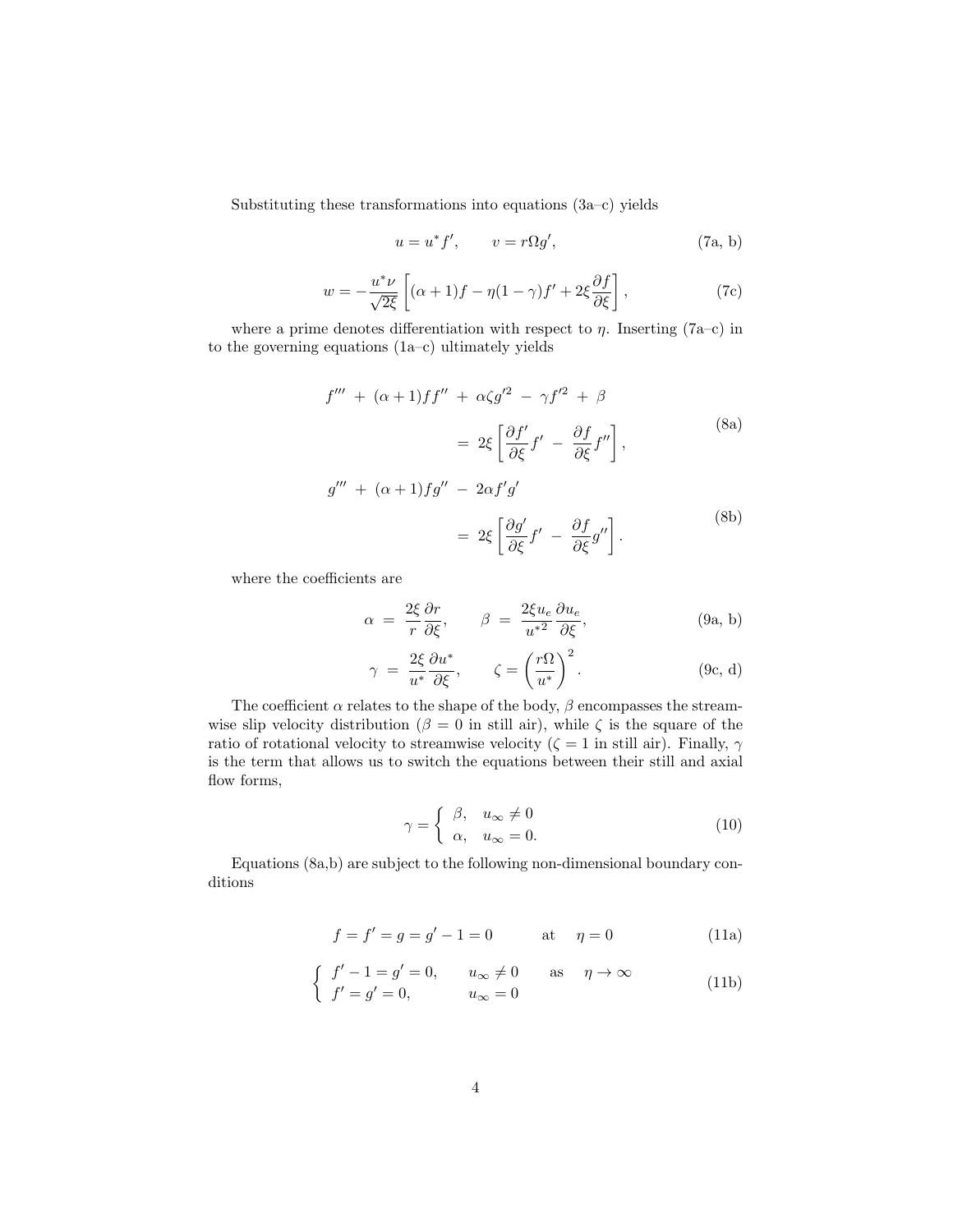## 3 Solution and verification of the general equations

Equations (8a,b) can be reduced to a system of partially-coupled linear ordinary differential equations by employing a finite difference expression for the ξ-derivatives. This system is parabolic in character so that upwind differencing can be used, resulting in a system of local ordinary differential equations at any given  $\xi$ . In the present work, these are solved using a 4<sup>th</sup> order compactdifference scheme on a stretched  $\eta$  mesh, with near-wall  $\Delta \eta = 0.02$ , a stretch factor of 1.1 and a total of 29 points for  $0 < \eta < 6$ . The coefficients defined by equations (9a,b) are obtained by numerical differentiation of the relevant geometry and the associated inviscid solution, here obtained using an axi-symmetric vortex sheet method (which is not described in this paper) except for self-similar cases.

In order to establish the validity of the proposed equations, results were compared with published velocity profiles for a variety of shapes and flow conditions.

#### 3.1 Rotating disk in still air

The equations for the mean flow of a rotating disk in still air as derived by von Kármán  $(1921)$  are

$$
f''' + 2ff'' + g'^2 - f'^2 = 0,
$$
 (12a)

$$
g''' + 2fg'' - 2f'g' = 0,
$$
 (12b)

where in his formulation

$$
u = r\Omega f'(\eta), \quad v = r\Omega g'(\eta), \tag{13a, b}
$$

$$
w = -2\sqrt{\nu\Omega}f(\eta), \quad \eta = z\sqrt{\frac{\Omega}{\nu}}.
$$
 (13c, d)

We have confirmed that equations  $(12a,b)$  can be obtained by manipulating equations (8a,b) by switching to the  $\eta$  defined in equation (13d) above and by substituting  $s = r$  in equations (3c) and (6c). Comparison of the velocity profiles calculated by the present method with those generated by Benton (1966) using von Kármán's formulation, figure 2, also demonstrates that the present numerical scheme resolves the velocity profiles in the  $\eta$  direction with acceptable accuracy.

#### 3.2 Rotating cone

#### 3.2.1 Still air

The equations for the mean flow of a rotating cone of half-angle  $\psi$  in still air were derived by Wu (1959) and Tien (1960). Their formulation maintains the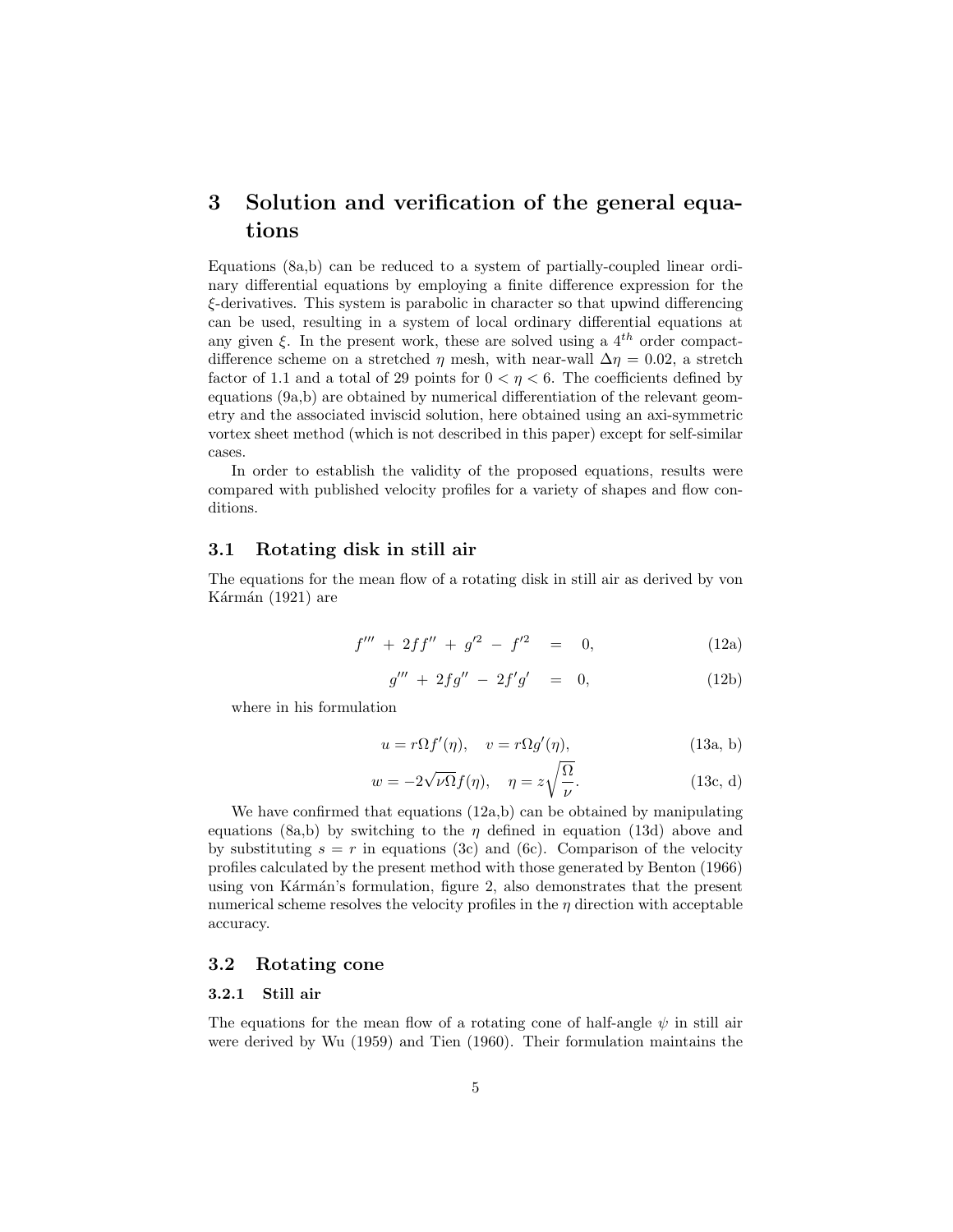

Figure 2: Comparison of the velocity profiles on a rotating disk, obtained using the present approach, with those reported by Benton (1966)  $(\cdot)$ ;  $\eta$  as defined in equation (13d).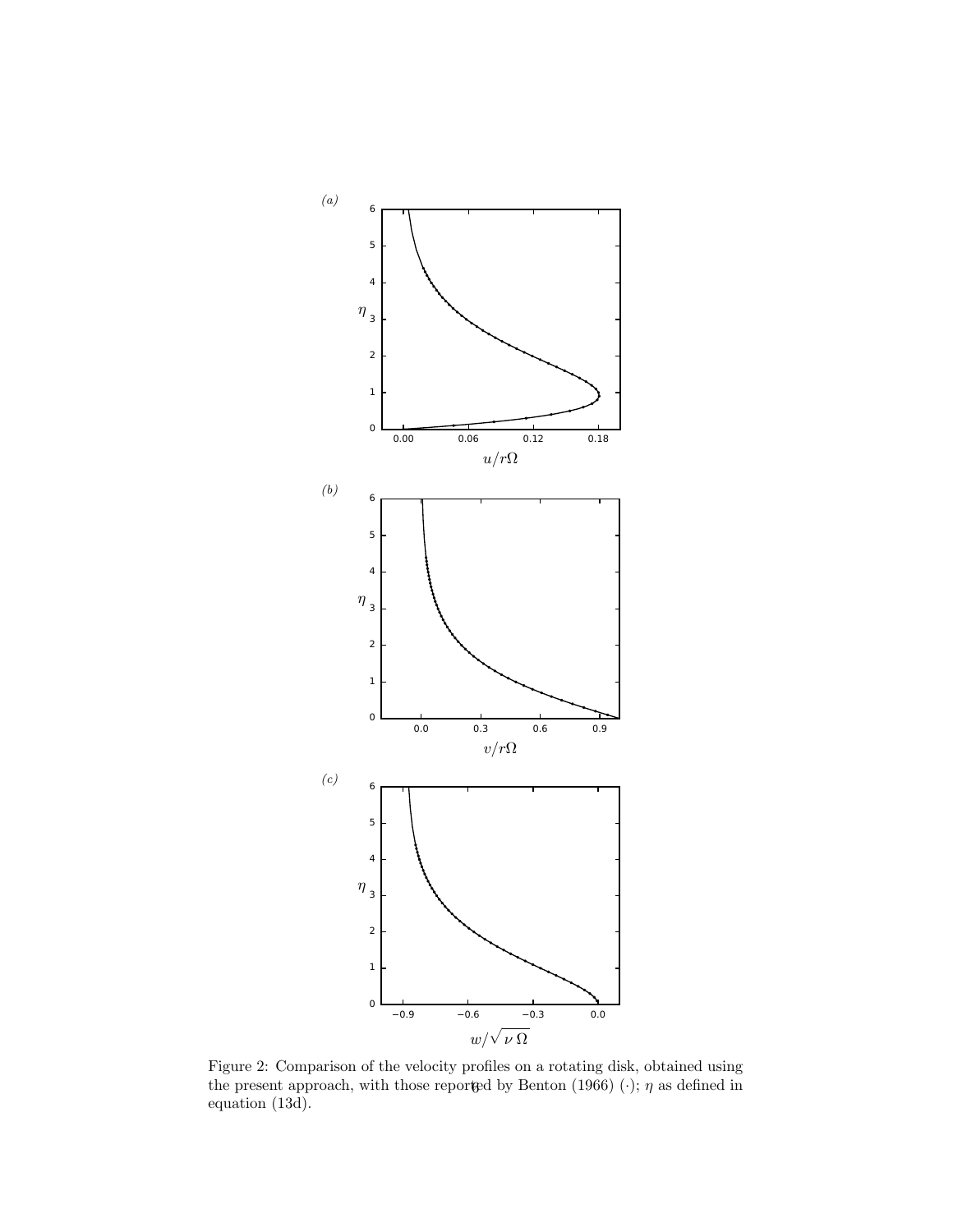same form of the boundary layer equations as for a rotating disk, while including the cone half-angle  $\psi$  within the wall-normal co-ordinate  $\eta$ . This is achieved in the present method through the inclusion of the local radius  $r$  in the velocity scale u ∗ which is present in our transformed wall-normal co-ordinate, equations (5) and (9a–d). Garrett (2002), in an effort to match more readily experimental Reynolds numbers, includes  $\psi$  direction in the boundary-layer equations (14a,b) rather than including it in the wall-normal co-ordinate, thereby maintaining the same  $\eta$  scaling and as in the case of the rotating disk, equation (13d),

$$
f''' + (2ff'' + g'^2 - f'^2)\sin\psi = 0,
$$
 (14a)

$$
g''' + (2fg'' - 2f'g')\sin\psi = 0,
$$
 (14b)

Other definitions are as in equations (13a,b) above, noting that the wallnormal velocity component for the cone is given by

$$
w = -2\sin\psi\sqrt{\nu\Omega}f(\eta) \tag{15}
$$

Equations (8a,b) can be manipulated as for the disk case, but using  $r =$ s sin  $\psi$  to obtain equations (14a,b). Comparison of the velocity profiles calculated by the present method with those generated by Garrett (2002) for the rotating cone in still air, figure 3, validates our more general formulation of the boundary layer equations.

#### 3.2.2 Imposed axial flow

Koh and Price (1967) derived the mean flow equations for a rotating cone in an axial flow. In this case there exists no similarity transformation to reduce the mean flow equations from partial differential equations to a set of ordinary differential equations. Koh's approach assumes a power law for the boundary layer edge velocity,  $u_e$ , and incorporates this in the transformations, causing the boundary layer equations to take on a more complex form,

$$
f''' + ff'' + \frac{2m}{m+3}(1 - f'^2)
$$
  
+ 
$$
\frac{2\xi}{m+3} \left[ g'^2 + 2(1 - m) \left( \frac{\partial f}{\partial \xi} f'' - \frac{\partial f'}{\partial \xi} f' \right) \right] = 0,
$$
  

$$
g''' + fg'' - \frac{4}{m+3} f'g'
$$
  
+ 
$$
\frac{4(1-m)\xi}{m+3} \left( \frac{\partial f}{\partial \xi} g'' - \frac{\partial g'}{\partial \xi} f' \right) = 0.
$$
 (16b)

m depends only on the angle  $\psi$ . The non-dimensional velocity components are given by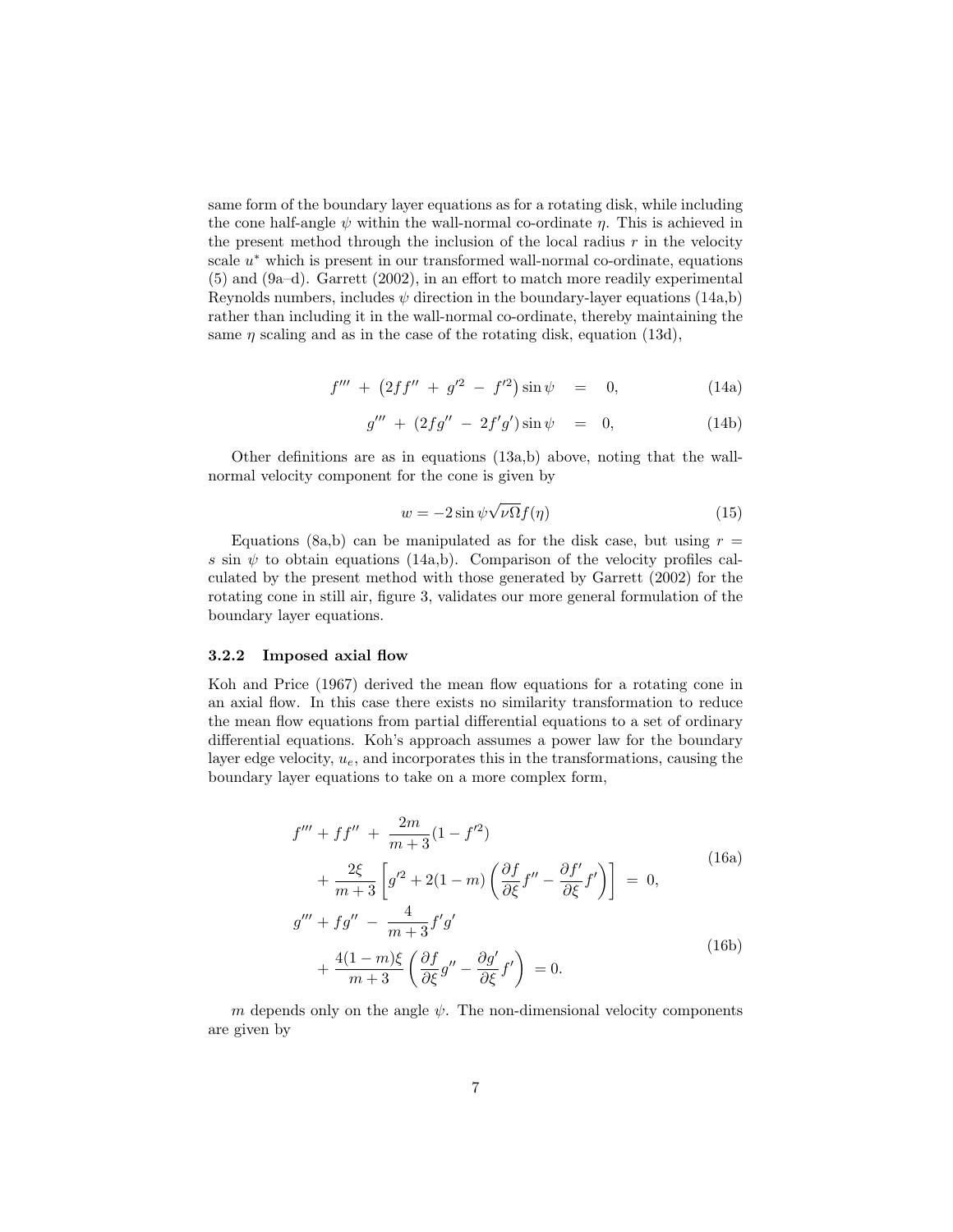

Figure 3: Comparison of the velocity profiles on a rotating cone (in still air) of half-angle  $\psi = 20^{\circ} \rightarrow 80^{\circ}$  in  $10^{\circ}$  ingrements (right to left), obtained using the present approach, with those reported by Garrett (2002)  $(\cdot)$ ;  $\eta$  as defined in equation (13d).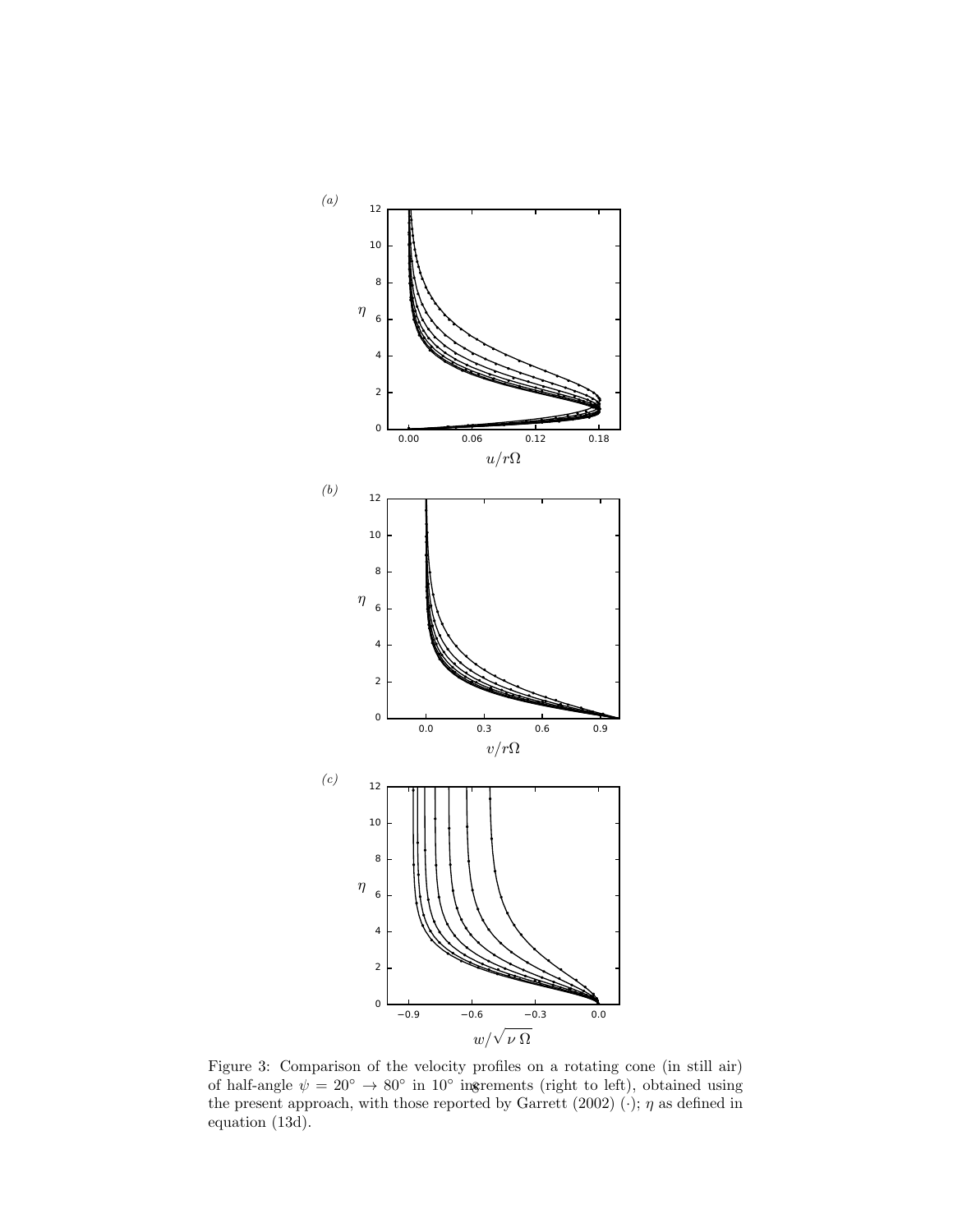$$
u = \bar{u}_e f'(\xi, \eta), \qquad v = \omega \bar{x}^{1/3} g'(\xi, \eta),
$$
 (17a, b)

$$
w = -\left(\frac{6}{m+3}\nu\bar{x}\bar{u}_e\right)^{1/2} \left[\left(\frac{1}{2\bar{x}} + \frac{1}{2\bar{u}_e}\right)f(\xi,\eta) + \frac{\partial\xi}{\partial\bar{x}}\frac{\partial f}{\partial\xi} + \frac{\partial\eta}{\partial\bar{x}}f'\right],\qquad(17c)
$$
where

where

$$
\xi = \left(\frac{\bar{v}_w}{\bar{u}_e}\right)^2 = \left(\frac{\omega}{\bar{b}}\bar{x}^{(1-m)/3}\right)^2, \quad \eta = \bar{z}\left(\frac{m+3}{6}\frac{\bar{u}_e}{\nu\bar{x}}\right)^{1/2},\tag{18a, b}
$$

$$
\omega = \Omega \left( 3l^2 \sin \psi \right)^{1/3}.
$$
 (18c)

and where  $l$  is an arbitrary length scale,  $b$  is a flow constant and the transformed length scales and edge velocity are

$$
\bar{x} = \frac{1}{l^2} \int_0^s r^2 ds, \qquad \bar{z} = \frac{r}{l} z, \qquad \bar{u}_e = b \bar{x}^{m/3}.
$$
 (19a-c)

Equations (8a,b) can be manipulated using  $r = s \sin \psi$ , defining the velocity scale  $u^* = u_e = b s^m$  and adopting  $\eta$  as in equation (18b) to obtain equations (16a,b). Comparison of the profiles obtained from the present finite-difference method with those generated by Koh and Price (1967) for the rotating cone in an axial flow, figure 4, confirms that the velocity derivatives are correctly captured in our approach. Differences in  $v$  are attributed to a reduced resolution in the source image from which results were digitised. However the agreement with the velocity profiles published by Garrett et al. (2010), figure 5, is not good, particularly in the u-component near  $\eta = 1$ . The approach adopted by Garrett et al. (2010), an adaptation of the method of Koh and Price (1967), aimed to address limitations in the results presented in Garrett (2002), from which we also differ. A key point is the non-monotonic development of the  $u$ -velocity peak in the streamwise direction, highlighted by Hussain (2010, p28) but not present in our results, nor indeed in Garrett's analysis of the rotating sphere problem, Garrett (2002).

#### 3.3 Rotating sphere

#### 3.3.1 Still air

The equations for the boundary layer of a rotating sphere in still air, first investigated by Howarth (1951), are shown here as formulated by Manohar (1967),

$$
f''' + (ff'' + g'^2) \cot \theta = \left[ f' \frac{\partial f'}{\partial \theta} - f'' \frac{\partial f}{\partial \theta} \right]
$$
 (20a)

$$
g''' + (fg'' + f'g') \cot \theta = \left[ f' \frac{\partial g'}{\partial \theta} - g'' \frac{\partial f}{\partial \theta} \right],
$$
 (20b)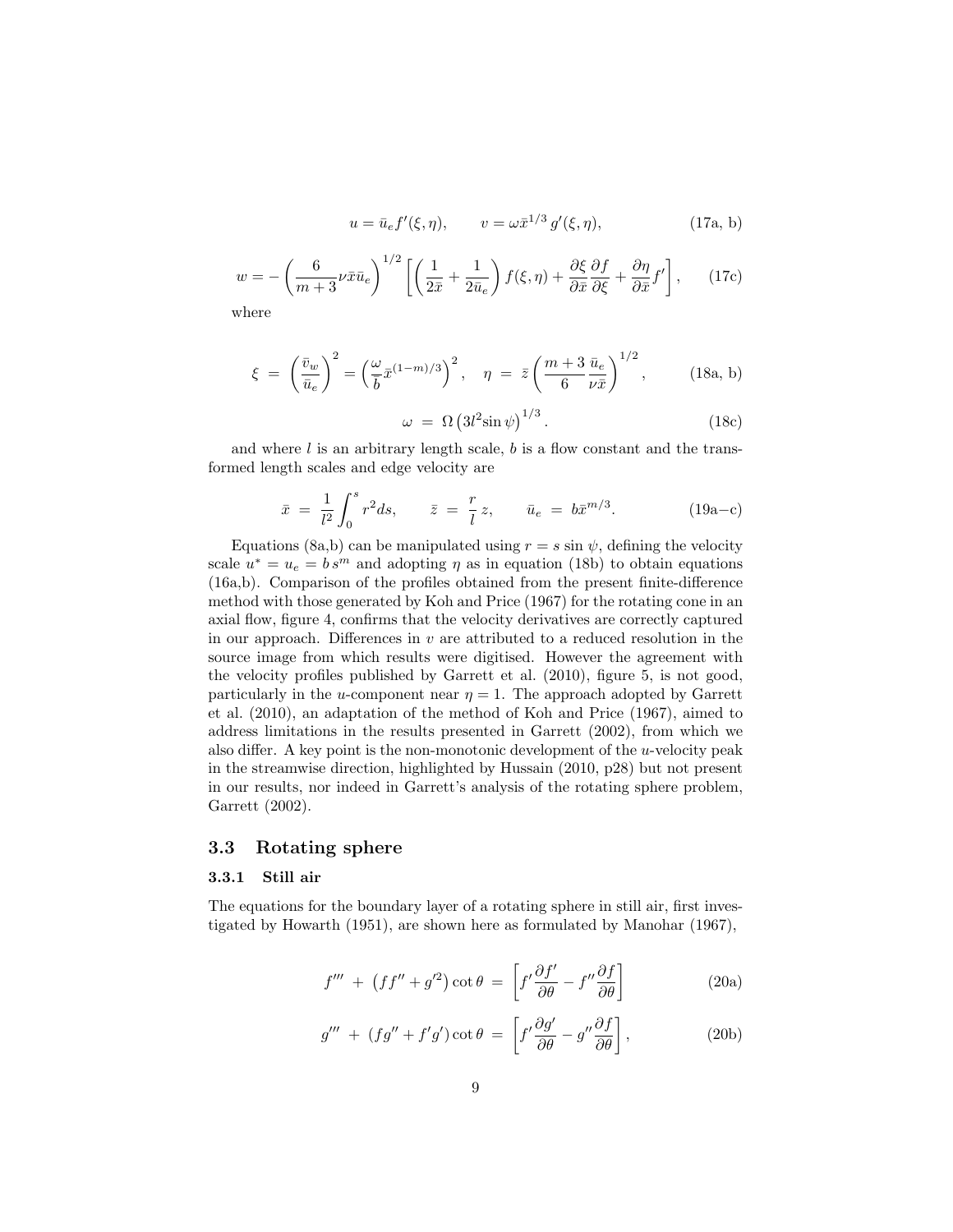

Figure 4: Comparison of the velocity profiles on a rotating cone (in an axial flow) of half-angle  $\psi = 53.5^{\circ}$  and  $\xi = 10$ , obtained using the present approach, with those reported by Koh and Price (1967)  $(\cdot)$ ;  $\eta$  as defined in equation (18b).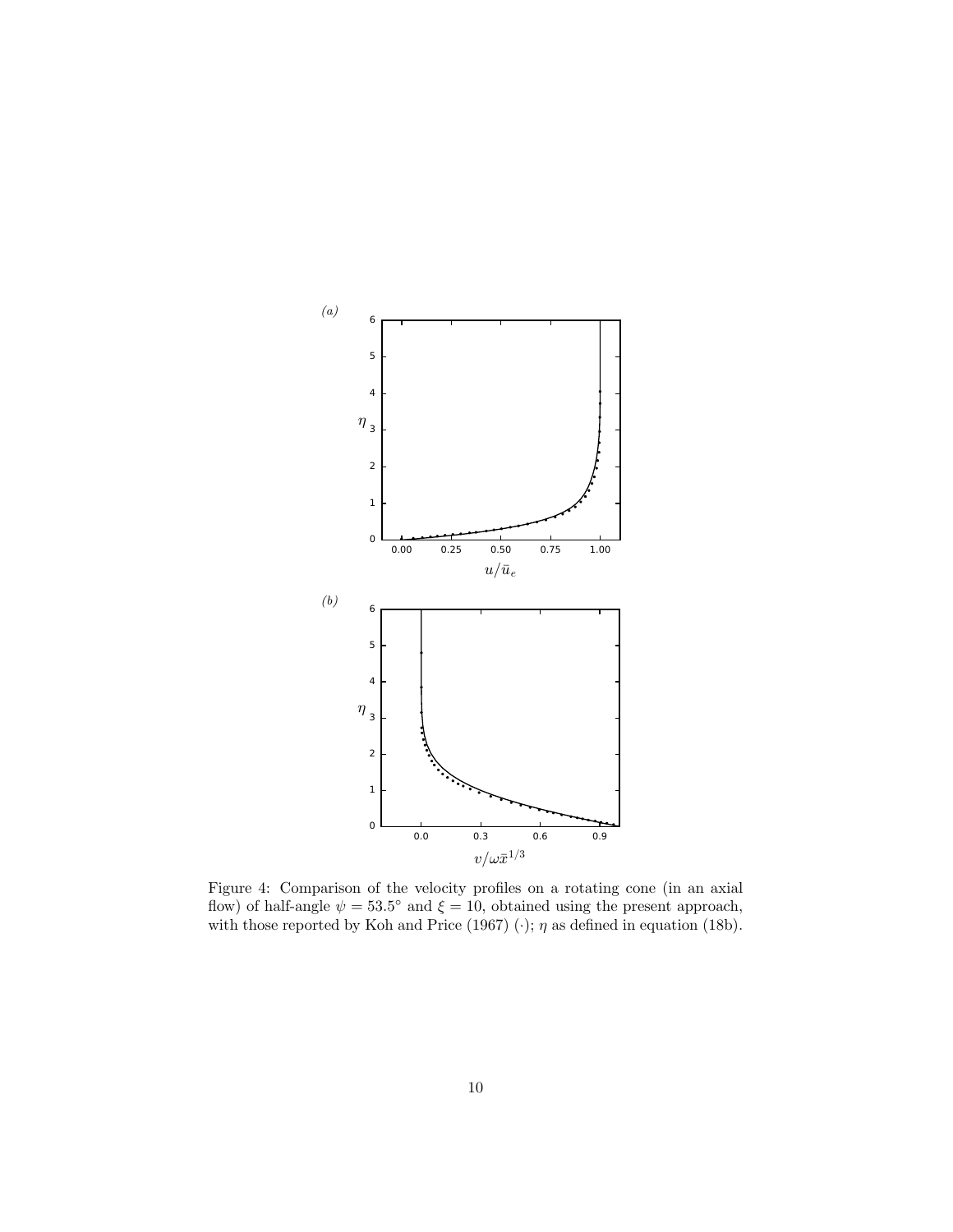

Figure 5: Comparison of the velocity profiles on a rotating cone (in an axial flow) of half-angle  $\psi = 70^{\circ}$  and  $\xi = 11, 2, 3, 4, 5, 10, 25, 400$  and  $\infty$  (right to left), obtained using the present approach, with those reported by Garrett et al. (2010) and Hussain (2010) ( $\cdot$ );  $\eta$  as defined in equation (13d).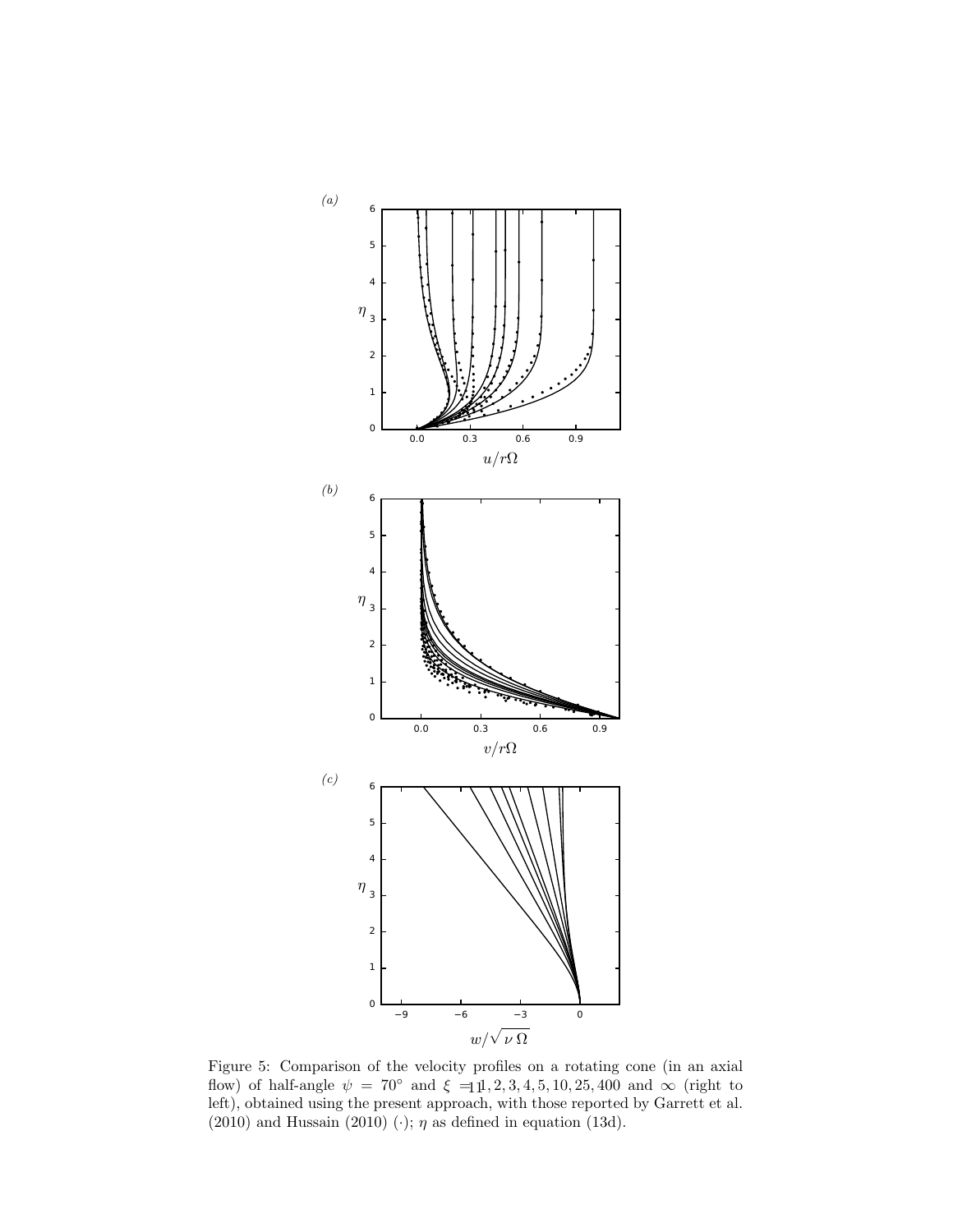where  $\theta$  is the angle of latitude measured from the axis of rotation, the wall-normal co-ordinate  $\eta$  is as defined in equation (13d) and non-dimensional velocity components are given by

$$
u = r_0 \Omega f'(\eta, \theta), \quad v = r_0 \Omega g'(\eta, \theta), \tag{21a, b}
$$

$$
w = -\sqrt{\nu \Omega} \left( \cot \theta f(\eta, \theta) + \frac{\partial f}{\partial \theta} \right).
$$
 (21c)

where  $r_0$  is the radius of the sphere. Equations (20a,b) can be obtained from (8a,b) by using  $r = r_0 \sin \theta$ ,  $s = r\theta$  and adopting  $\eta$  as defined in equation (13d). Figure 6 presents a comparison of the velocity profiles computed using the present approach with those generated by Garrett (2002), Garrett and Peake (2002) and Segalini and Garrett (2017), who made use of the above formulation.

#### 3.3.2 Imposed axial flow

The equations for the boundary layer of a rotating sphere in an axial flow were originally derived by El-Shaarawi et al. (1985) and are shown here as presented by Garrett (2002)

$$
f''' + (ff'' + g'^2) \cot \theta + T_s^2 u_0 \frac{\partial u_0}{\partial \theta} = \left[ f' \frac{\partial f'}{\partial \theta} - f'' \frac{\partial f}{\partial \theta} \right]
$$
(22a)

$$
g''' + (fg'' + f'g') \cot \theta
$$
  
=  $\left[ f' \frac{\partial g'}{\partial \theta} - g'' \frac{\partial f}{\partial \theta} \right]$  (22b)

where  $\theta$  is the angle of latitude measured from the axis of rotation,  $T_s$  is the ratio of free-stream axial flow velocity to rotational velocity,  $T_s = u_{\infty}/r_0\Omega$ , and  $u_0$  is a non-dimensionalised slip velocity,  $u_0 = u_e/u_\infty$ . The wall-normal co-ordinate  $\eta$  and stream function definitions maintain the same scaling as in the case of the rotating sphere in still air, equations (21a–c) and (13d). The transformation of equations  $(8a,b)$  to equations  $(22a,b)$  follows a similar approach to that described in section 3.3.1. The comparison of the results from present method with those generated by Garrett (2002) in figure 7, for  $\theta = 10^{\circ}$ and figure 8, for  $\theta = 70^{\circ}$  are again very good.

#### 3.4 Rotating prolate spheroid in still air

The equations for the boundary layer of a rotating prolate spheroid in still air, first investigated by Fadnis (1954), are shown here as formulated by Samad and Garrett (2010),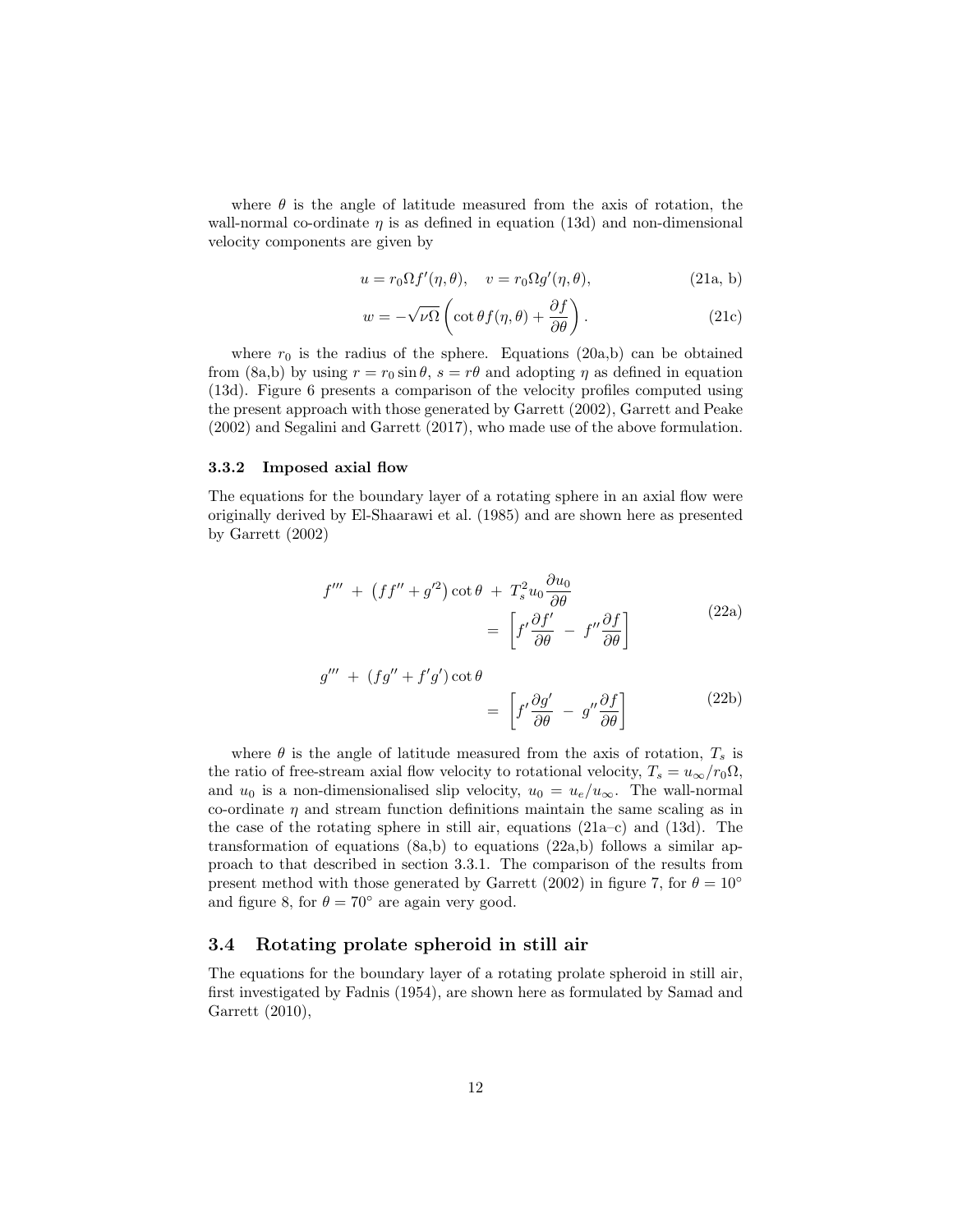

Figure 6: Comparison of the velocity profiles on a rotating sphere (in still air) at  $\theta = 10^{\circ} \rightarrow 80^{\circ}$  in 10<sup>°</sup> increments (left to right), obtained using the present approach, with those reported by Garrett (2002), Garrett and Peake (2002) and Segalini and Garrett (2017)  $(\cdot)$ ;  $\eta$  as defined in equation (13d).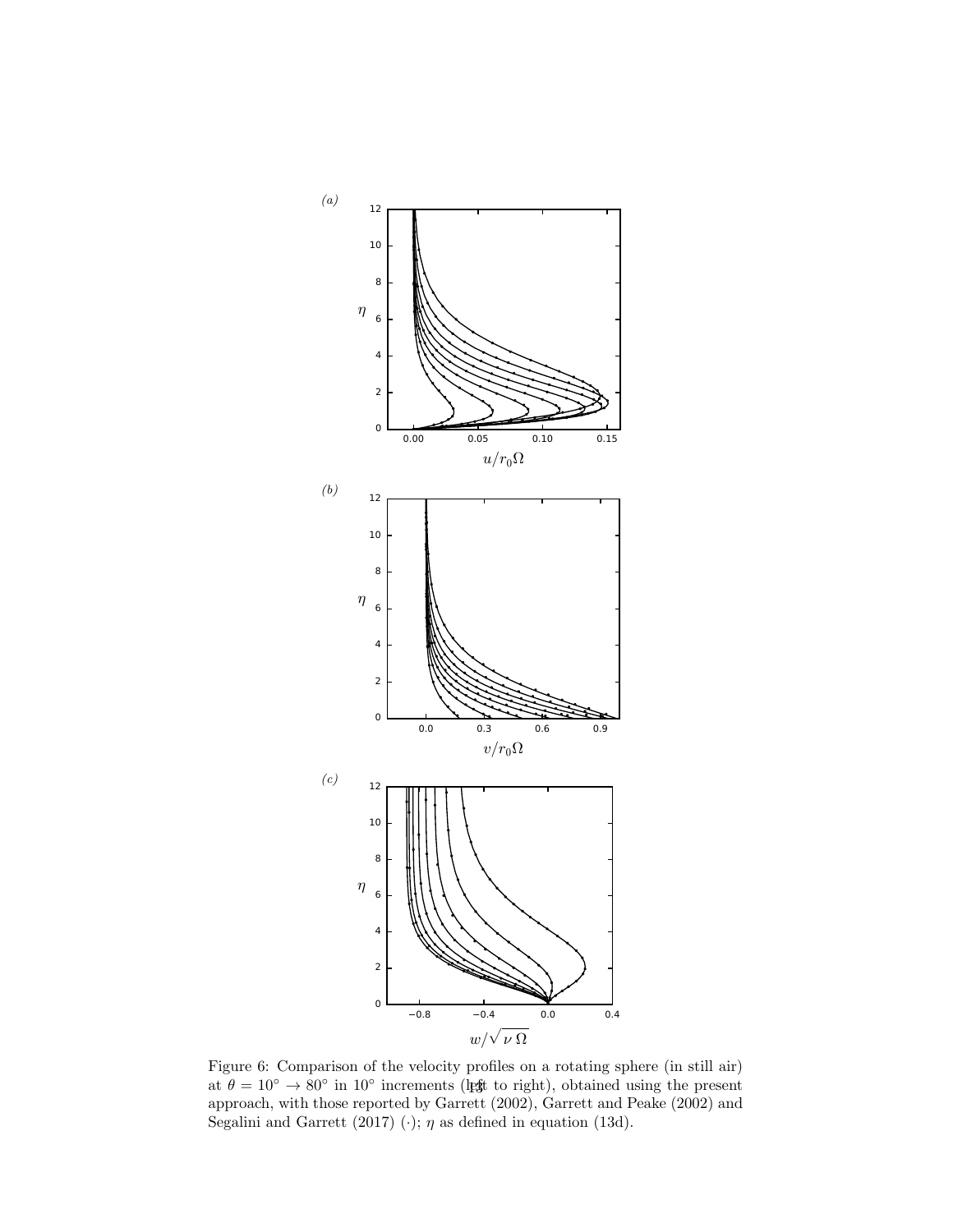

Figure 7: Comparison of the velocity profiles on a rotating sphere (in an axial flow) at  $\theta = 10^{\circ}$  and  $T_s = 0, 0.05, 0.1, 0.1, 0.1, 0.25$  (left to right), obtained using the present approach, with those reported by Garrett (2002) (·);  $\eta$  as defined in equation (13d).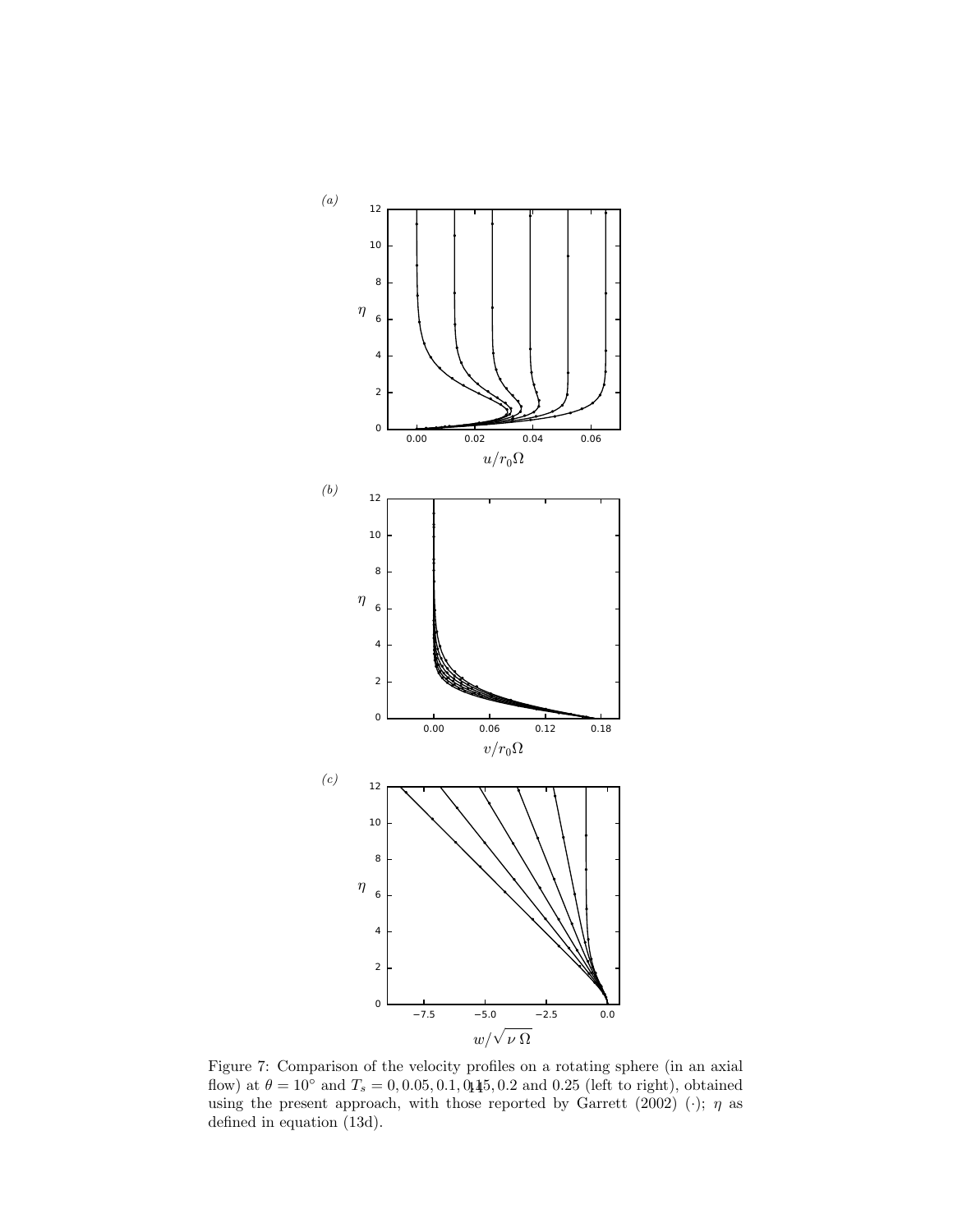

Figure 8: Comparison of the velocity profiles on a rotating sphere (in an axial flow) at  $\theta = 70^{\circ}$  and  $T_s = 0, 0.05, 0.1, 0.1, 0.5, 0.2$  and 0.25 (left to right), obtained using the present approach, with those reported by Garrett (2002) (·);  $\eta$  as defined in equation (13d).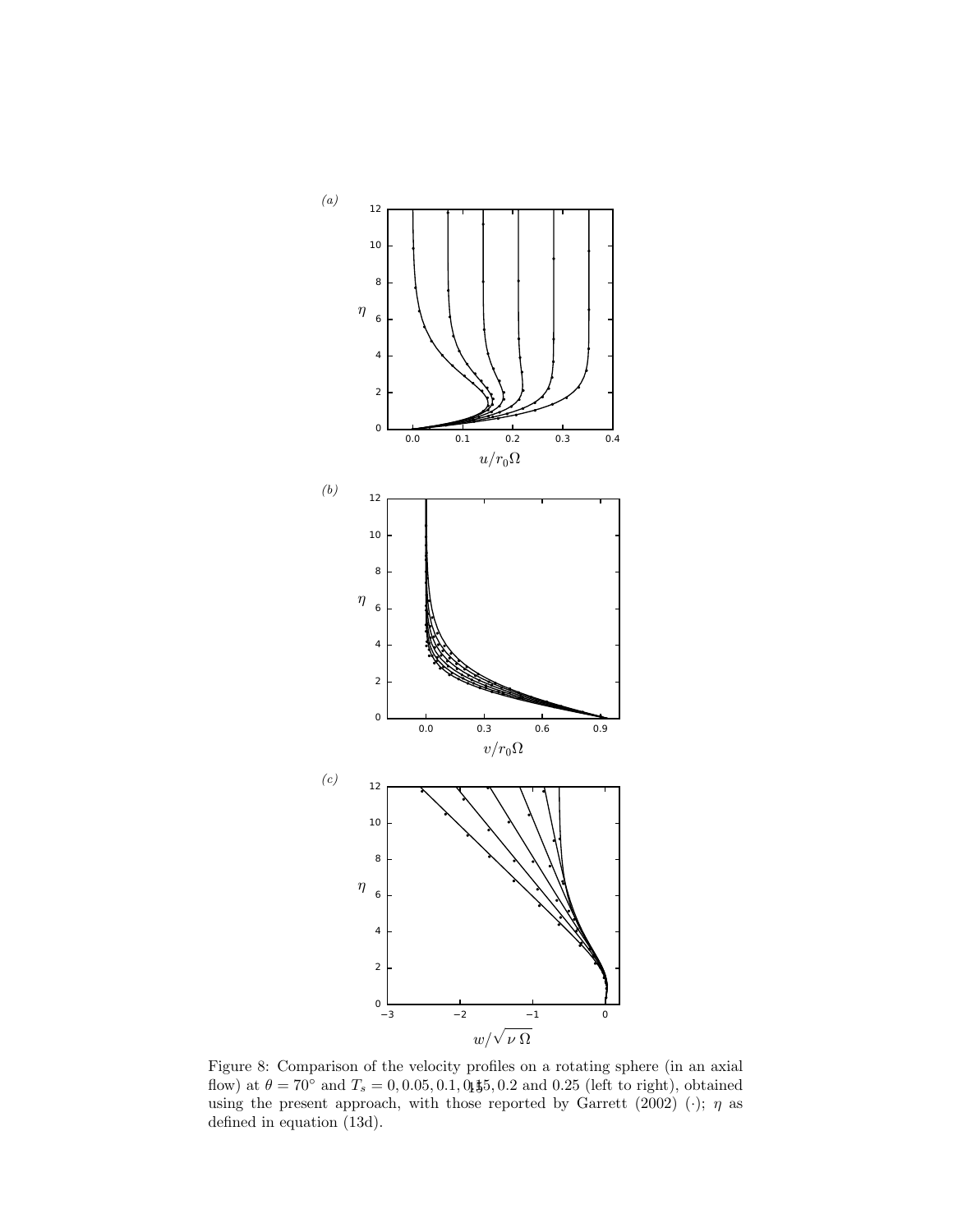$$
f''' \sqrt{\frac{1 - e^2}{1 - e^2 \cos^2 \theta}} + g'^2 \cot \theta
$$
  
+ 
$$
\left(\frac{e^2 \cos \theta \sin \theta}{1 - e^2 \cos^2 \theta} + \cot \theta\right) ff'' = \left[f' \frac{\partial f'}{\partial \theta} - f'' \frac{\partial f}{\partial \theta}\right]
$$
  

$$
g''' \sqrt{\frac{1 - e^2}{1 - e^2 \cos^2 \theta}} - f'g' \cot \theta
$$
  
+ 
$$
\left(\frac{e^2 \cos \theta \sin \theta}{1 - e^2 \cos^2 \theta} + \cot \theta\right) fg'' = \left[f' \frac{\partial g'}{\partial \theta} - g'' \frac{\partial f}{\partial \theta}\right]
$$
  
(23b)

where  $\theta$  is the angle of latitude measured from the axis of rotation in an elliptical co-ordinate system and  $e$  is the eccentricity of the ellipsoid. The wallnormal co-ordinate is defined as  $\eta = (\Omega^*/\nu^*)^{1/2}(\eta^* - \eta_0^*)$ , where <sup>\*</sup> denotes dimensional quantities in his formulation and  $\eta^*$  and  $\eta_0^*$  are the total wall-normal distance from the axis of revolution and wall-normal distance from the axis of revolution to the surface of the spheroid, respectively. This should be analogous to  $\eta$  as defined in equation (13d). The non-dimensional velocity components u, v are defined as for the sphere in equation  $(21a,b)$  but w is given by

$$
w = -\sqrt{\nu \Omega} \left[ \left( \frac{e^2 \cos \theta \sin \theta}{1 - e^2 \cos^2 \theta} + \cot \theta \right) f(\eta, \theta) + \frac{\partial f}{\partial \theta} \right]
$$
(24)

where here for a prolate spheroid  $r_0$  is the maximum radial thickness, the length of the semi-minor axis. Due to the complex relation between  $r$  and  $s$ for a spheroid we have not verified that equations (8a,b) can be transformed to (23a,b). Nevertheless, velocity profiles calculated by the present method compare well with those generated by Samad and Garrett (2010) in figure 9 for  $e = 0.3$ ; however, for the higher eccentricity case of  $e = 0.7$ , figure 10, the agreement, while good initially, is poor at increased latitude  $\theta$ . The discrepancy appears to be connected with the different mapping of the  $\eta$  co-ordinates used by Samad and Garrett (2010, 2014) and in the present work, as the magnitudes of the peak velocities agree closely. There is some ambiguity in the definition of  $\eta_0^*$  between Samad and Garrett (2010) and Samad and Garrett (2014) which may explain the discrepancies at higher  $\theta$  for large eccentricities. In former  $\eta_0^*$ is defined as the wall-normal distance to the surface from the axis of revolution while in the latter it is defined as the length of the semi-major axis. From this it would follow that differences would be greatest at higher eccentricities and latitudes. Unfortunately we were still unable to obtain a better match under these assumptions.

### 4 Conclusions

A generalised formulation of the boundary layer equations for an arbitrary rotating body of revolution has been presented. The use of a switchable velocity scale  $u^*$ , as well as the local radius r, within the transformations enables any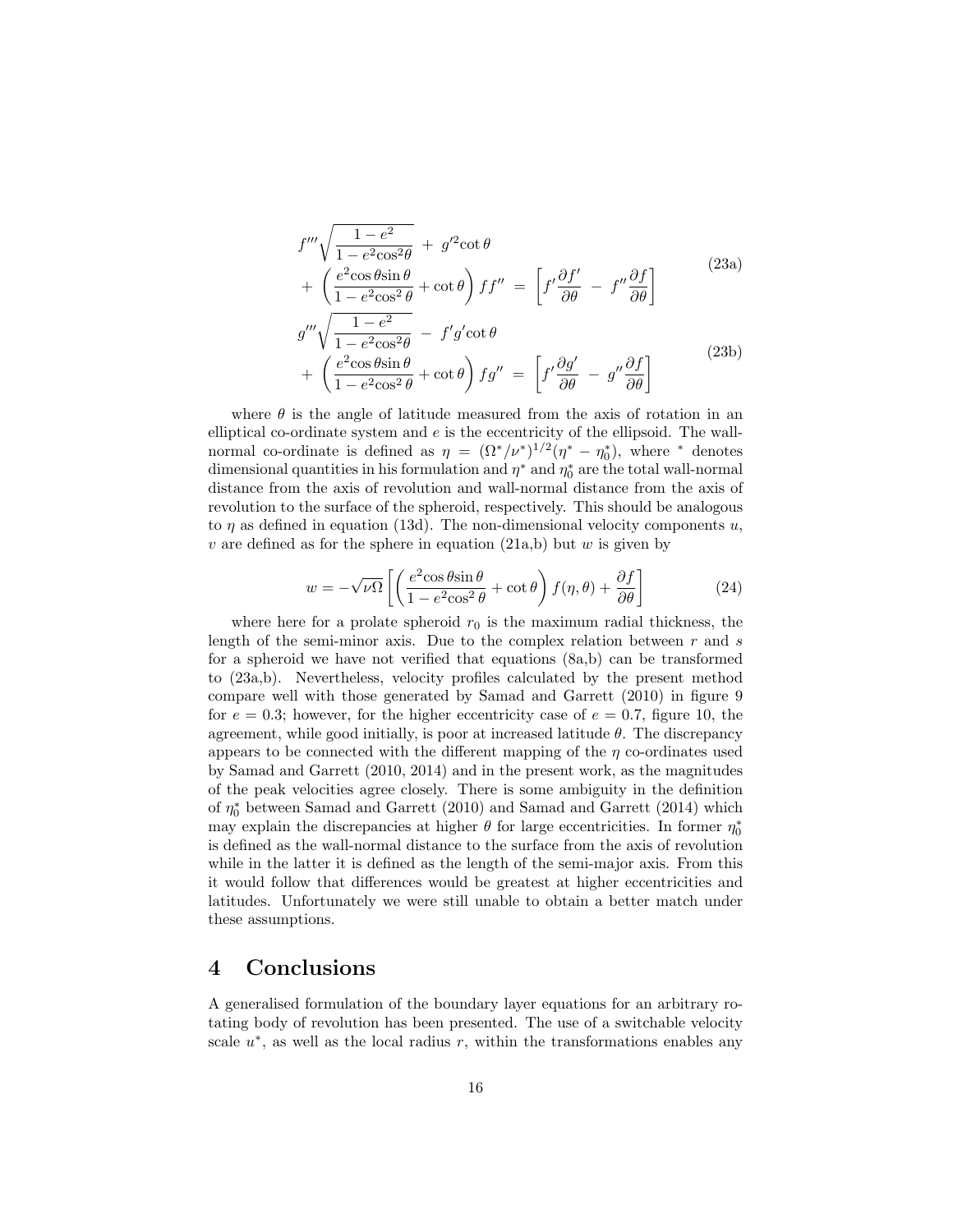

Figure 9: Comparison of the velocity profiles on a rotating prolate spheroid (in still air) with eccentricity 0.3 at  $\theta = 10^{\circ}$   $\rightarrow$  80 $^{\circ}$  in 10 $^{\circ}$  increments (left to right), obtained using the present approach, with those reported by Samad and Garrett (2010) (·);  $\eta$  as defined in equation (13d).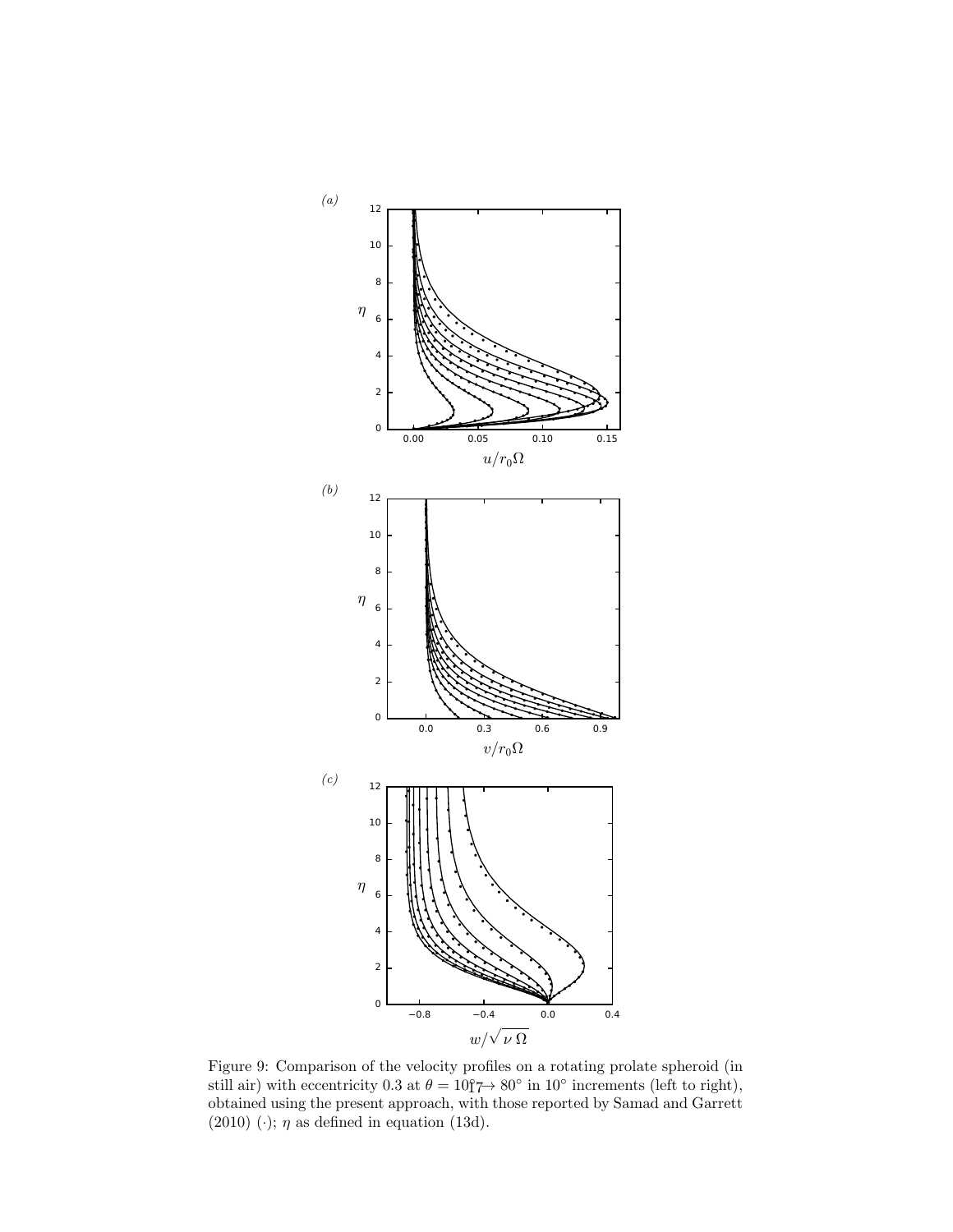

Figure 10: Comparison of the velocity profiles on a rotating prolate spheroid (in still air) with eccentricity 0.7 at  $\theta$  1 $\theta$  10<sup>°</sup>  $\rightarrow$  80<sup>°</sup> in 10<sup>°</sup> increments (left to right), obtained using the present approach, with those reported by Samad and Garrett (2010) (·);  $\eta$  as defined in equation (13d).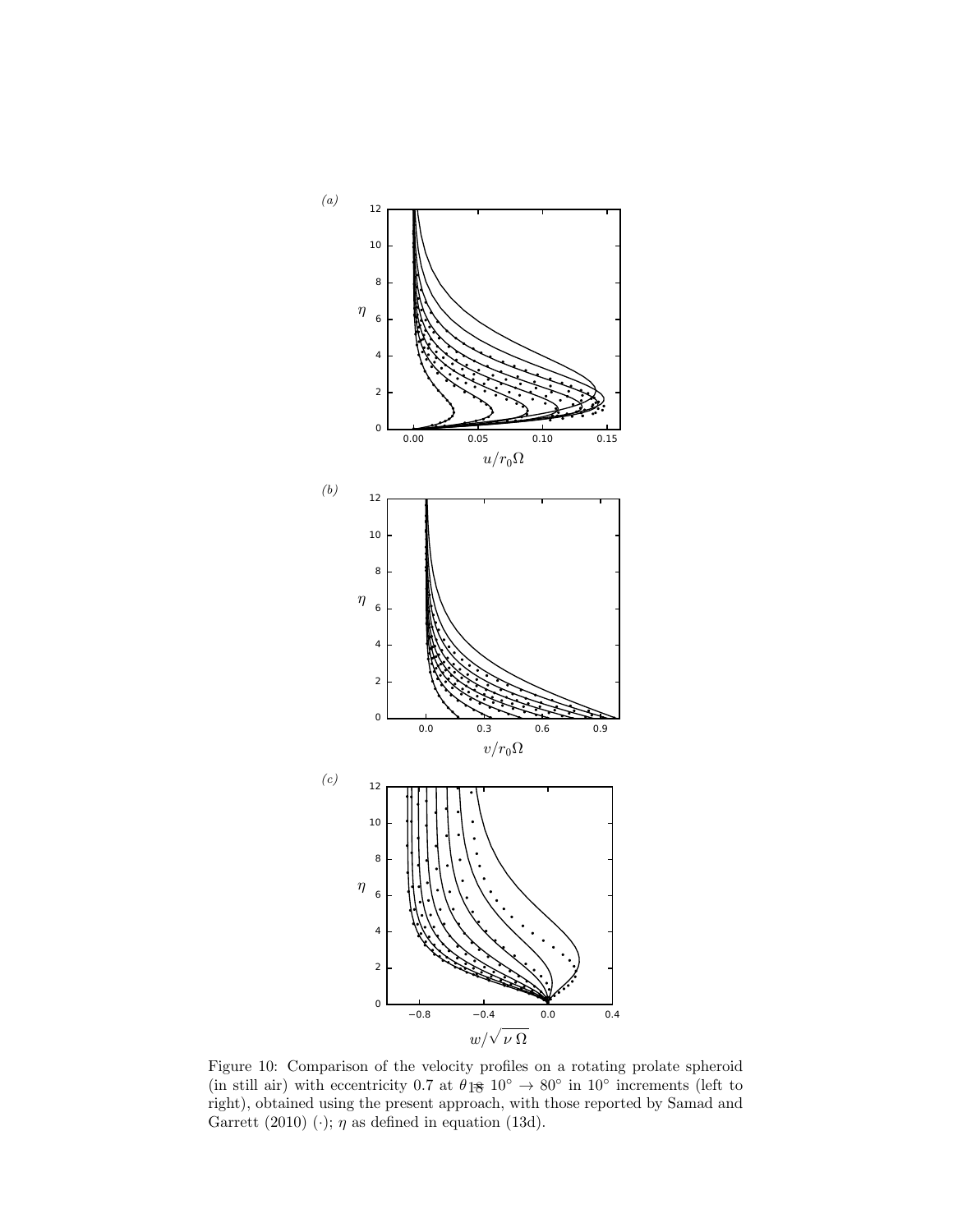rotating axi-symmetric body to be analysed, both with and without an axial flow. Comparisons with other published shape-specific formulations appear to confirm the validity of both the mathematical formulation and the numerical scheme employed, but there are some isolated discrepancies which remain to be resolved.

## Acknowledgements

The authors would like to acknowledge the support of Airbus Group Innovations under agreement number AGI-102607.

### References

- T. von Kármán, Über laminare und turbulente reibung, ZAMM-Zeitschrift für Angewandte Mathematik und Mechanik 1 (1921) 233–252.
- W. G. Cochran, The flow due to a rotating disc, in: Mathematical Proceedings of the Cambridge Philosophical Society, volume 30-3, Cambridge Univ Press, 1934, pp. 365–375.
- E. R. Benton, On the flow due to a rotating disk, Journal of Fluid Mechanics 24 (1966) 781–800.
- H. Schlichting, Die laminare strömung um einen axial angeströmten rotierenden drehkörper, Archive of Applied Mechanics 21 (1953) 227–244.
- M. R. Malik, R. E. Spall, On the stability of compressible flow past axisymmetric bodies, Journal of fluid mechanics 228 (1991) 443–463.
- C. S. Wu, The three dimensional incompressible laminar boundary layer on a spinning cone, Applied Scientific Research, Section A 8 (1959) 140–146.
- C. L. Tien, Heat transfer by laminar flow from a rotating cone, Journal of Heat Transfer 82 (1960) 252–253.
- J. C. Y. Koh, J. F. Price, Non-similar boundary layer heat transfer of a rotating cone in a forced flow., Journal of Heat Transfer 89 (1967) 139–145.
- W. Mangler, Grenzschichten an Rotationskörpern bei symmetrischer Anblasung, number 45 in Bericht  $/ A 17$ : Bericht, Göttingen Aerodynamische Versuchsanstalt, 1945. URL: http://books.google.co.uk/books?id= QsCjtgAACAAJ.
- L. Howarth, Cxxix. note on the boundary layer on a rotating sphere, London, Edinburgh, and Dublin Philosophical Magazine and Journal of Science 42 (1951) 1308–1315.
- W. H. H. Banks, The boundary layer on a rotating sphere, The Quarterly Journal of Mechanics and Applied Mathematics 18 (1965) 443–454.